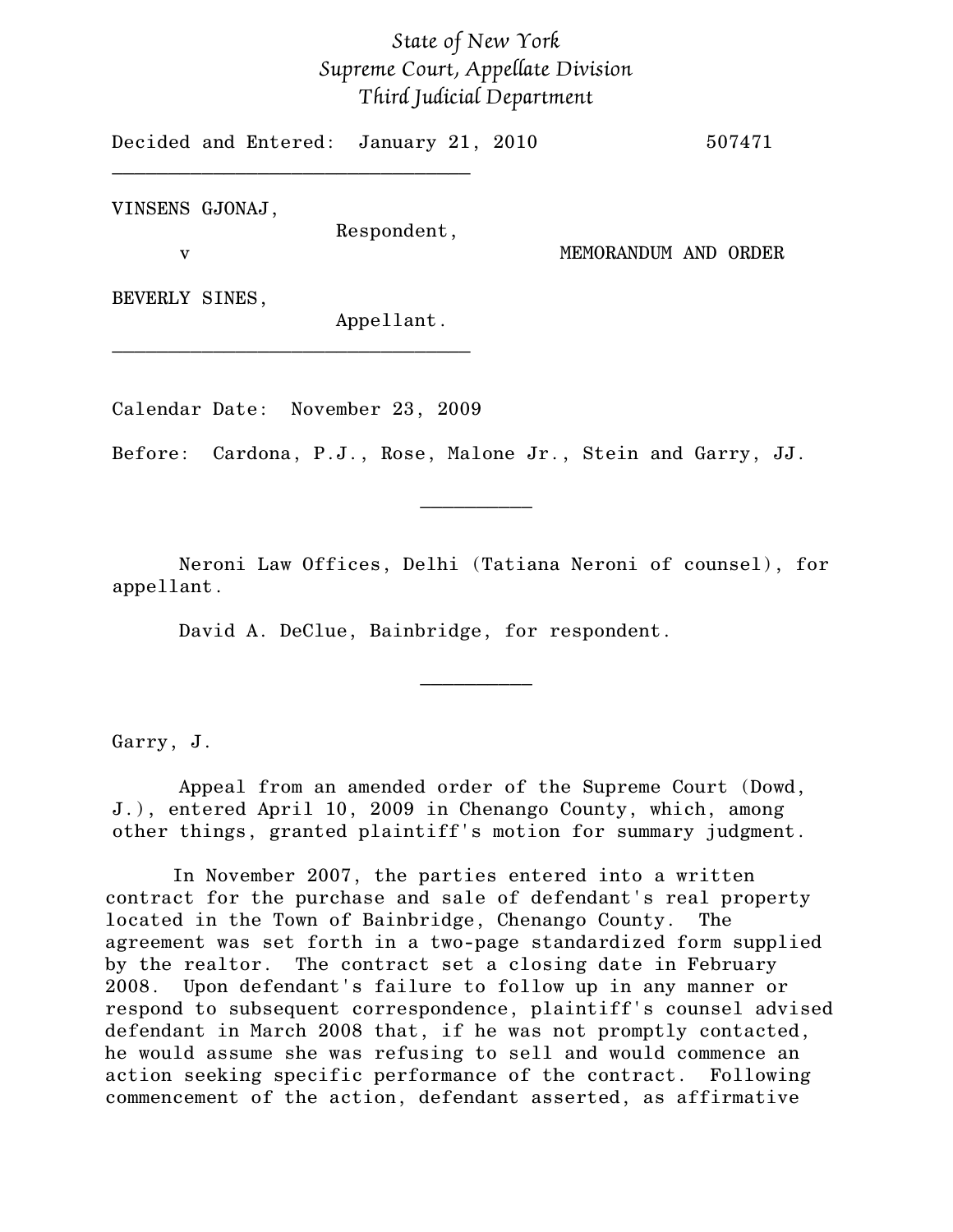## -2- 507471

defenses, failure to state a cause of action, the statute of frauds, and a claim that the contract was void because it was not drafted by an attorney and did not contain an attorney approval clause. In November 2008, plaintiff moved for summary judgment. Defendant claimed in opposition, among other things, that the value of the property was misrepresented to her by the realtor and it would be inequitable to enforce the contract terms against her. This claim was supported by the affidavit of a real estate broker who opined that the value of the property was somewhat more than double the stated contract price. Supreme Court granted plaintiff's motion, directed specific performance of the contract within 30 days, and awarded motion costs. Defendant appeals.

We affirm. As Supreme Court held, the contract states all the essential terms and complies with the requirements of the statute of frauds (see General Obligations Law § 5-703; Garnot v LaDue, 45 AD3d 1080, 1082 [2007]). Real estate brokers are permitted to provide limited assistance to their clients with contract forms, and there is no evidence in this record that the broker exceeded this customary role and engaged in the unauthorized practice of law (see Matter of Duncan & Hill Realty v Department of State of State of N.Y., 62 AD2d 690, 696-697  $\boxed{1978}$ , lvs denied 45 NY2d 709, 821  $\boxed{1978}$ ). Appropriate warning of the form contract's legal effect was provided by language in capital letters appearing immediately below the realtor's address at the top of the first page, indicating that the form is a "contract to purchase," that it is "a contract for the purchase and sale of real estate . . . [that] becomes a binding contract upon acceptance," and finally, that "[w]e recommend consulting an attorney before signing" (see Matter of Duncan & Hill Realty v Department of State of State of N.Y., 62 AD2d at 698-699; compare  $\mathtt{Matter}$  of  $\mathtt{Mulford}$  v  $\mathtt{Shafter},$   $124$  AD2d  $876,$   $878$   $[1986]$ ). $^1$ 

Defendant belatedly raised the claim of fraud, and it was

 $^1$  The form included, as a potential contingency, an attorney's approval clause, in accord with the routine practice in this region (see Moran v Erk, 11 NY3d 452, 455 [2008]), but the parties did not avail themselves of this option.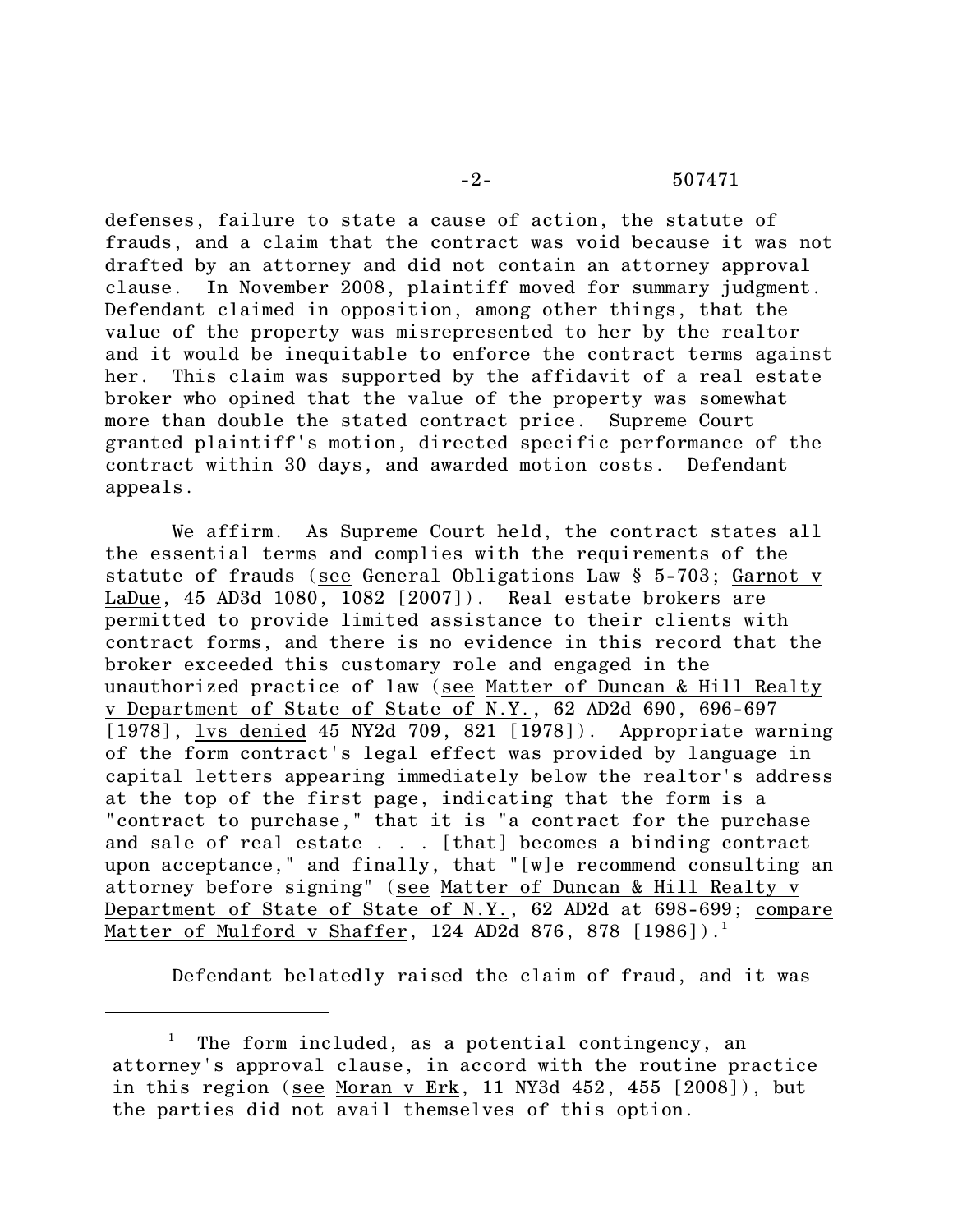therefore within Supreme Court's discretion to decline to address this issue (see Matter of E.W. Tompkins Co., Inc. v State Univ. of N.Y., 61 AD3d 1248, 1252 [2009], lv denied 13 NY3d 701 [2009]). In any event, to succeed upon this claim, defendant was required to demonstrate a material misrepresentation of fact upon which she relied to her detriment (see Dube-Forman v D'Agostino, 61 AD3d 1255, 1257 [2009]; Pidwell v Duvall, 28 AD3d 829, 831-832 [2006]). Defendant did not assert any such misrepresentation by plaintiff but, rather, by the broker, who was not a party to the action. No evidence in the record supports a claim that the broker was an agent of plaintiff, rather than defendant. Thus, any remedy or claim that defendant may assert against the broker does not bar plaintiff's right to enforce the contract.

As defendant argues, plaintiff's right to obtain specific performance requires a showing that he is ready, able, and willing to perform his own obligations under the contract. We have recognized, however, that the requirement of tender of performance may be waived or obviated by acts of the other party amounting to an anticipatory breach (see Lower v Village of Watkins Glen, 17 AD3d 829, 831 [2005]; Madison Invs. v Cohoes Assoc., 176 AD2d 1021, 1021 [1991], lv dismissed 79 NY2d 1040 [1992]). In light of defendant's utter failure to comply with any portion of her contractual obligations or to communicate in any manner with plaintiff or respond to his correspondence prior to commencement of the action, we find that tender was waived in this instance. $2$ 

Defendant further challenges Supreme Court's requirement that she vacate the premises within 30 days. Determining what constitutes a reasonable time for performance requires factual analysis of the specific circumstances of the parties' relations, specifically including consideration of any potential prejudice or hardship accruing to either party (see Ben Zev v Merman, 73

 $1$ <sup>2</sup> It further appears from the contract terms that plaintiff intends to pay for the property without the need for any financing. His counsel affirmed at oral argument that plaintiff stands fully ready, willing and able to meet the contractual terms.